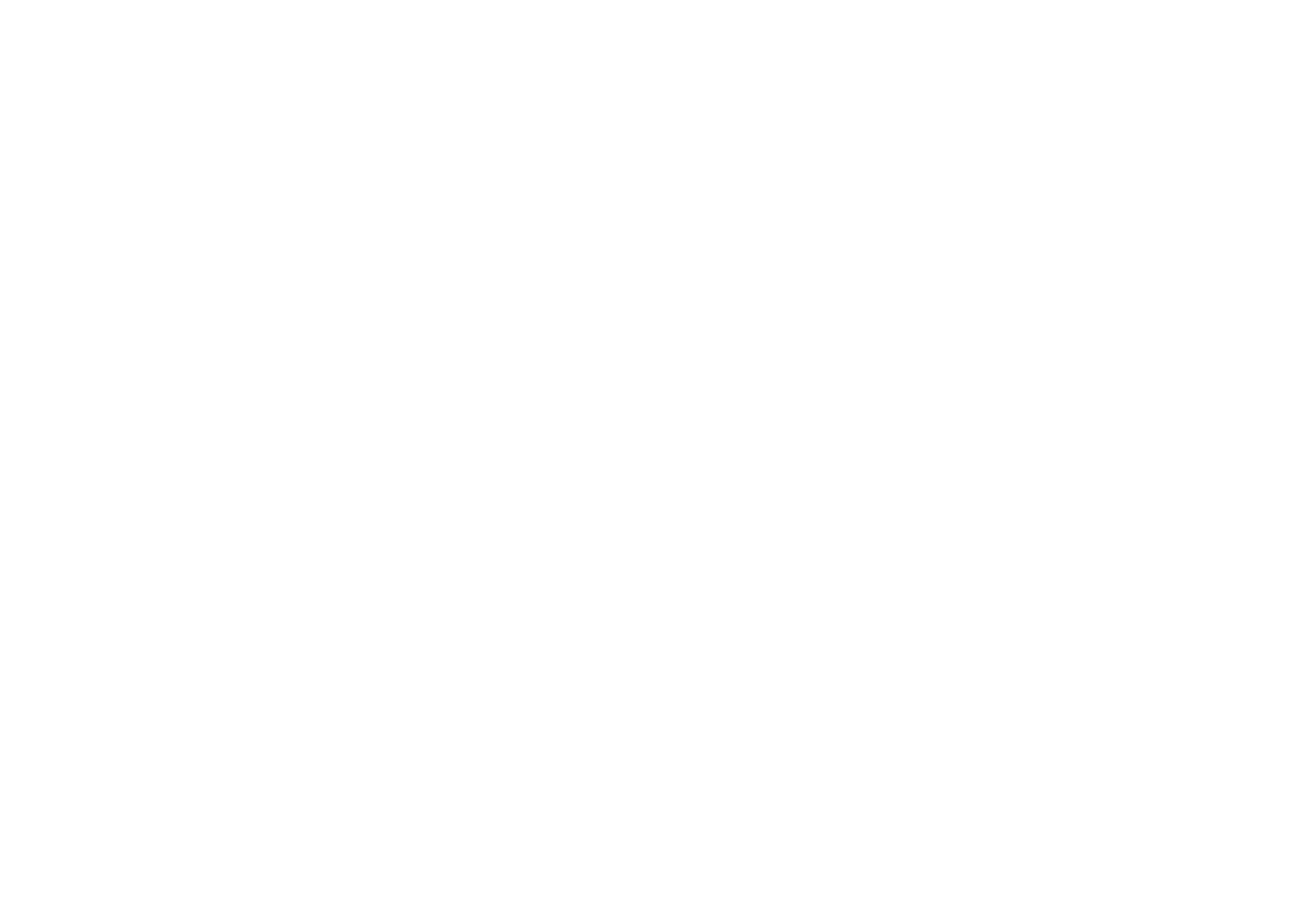diversity also strengthens the defence mechanism of a society. Monocultures are less robust. Hence, the conquest of the Middle East had not been difficult. The project of a homogeneous nation as propagated by the nation-states furthered their cultural decline.

9. The Caucasian ethnic groups also have social problems which are not insignificant. Again and again they have migrated into the Middle East and stimulated its cultures. They have unquestionably contributed to its cultural wealth. The arrival of modernity almost made these minority cultures disappear. They, too, would find their adequate place in a confederate structure.

Finally, let me state again that the fundamental problems of the Middle East are deeply rooted in the class civilization. They have tightened with the global crisis of the capitalist modernity. This modernity and its claim to dominance cannot offer any solutions not to mention a long-term perspective for the Middle-East region. The future is democratic confederalism.

Writings by Abdullah Ocalan Prison Writings: The Roots of Civilisation, London, 2007 ISBN: 978–0745326160 Prison Writings: The PKK and the Kurdish Question in the 21<sup>st</sup> Century, London, 2011 ISBN: 978–0956751409 War and Peace in Kurdistan, Cologne, 2009, PDF www.freedom-for-ocalan.com The Road Map for Democratization of Turkey and Solution to the Kurdish Question (Summary), Cologne, 2011, PDF www.freedom-for-ocalan.com

## **Contents**

| I. Preface                                                       | 5  |
|------------------------------------------------------------------|----|
| <b>II. The Nation-State</b>                                      | 7  |
| A. Basics                                                        | 7  |
| 1. Nation-state and Power                                        | 7  |
| 2. The State and its Religious Roots                             | 8  |
| 3. Bureaucracy and the Nation-State                              | 10 |
| 4. Nation-State and Homogeneity                                  | 10 |
| 5. Nation-State and Society                                      | 11 |
| B. Ideological Foundations of the Nation-State                   | 12 |
|                                                                  | 12 |
| 2. Positivist Science                                            | 12 |
|                                                                  | 13 |
|                                                                  | 14 |
| C. The Kurds and the Nation-State                                | 15 |
| III. Democratic Confederalism                                    | 16 |
| A. Participation and the Diversity of the Political Landscape    | 16 |
| B. The Heritage of the Society and the Accumulation of           |    |
| Historical Knowledge                                             | 17 |
| C. Ethics and Political Awareness                                | 18 |
| D. Democratic Confederalism and a Democratic Political           |    |
| System $\ldots \ldots \ldots \ldots \ldots \ldots \ldots \ldots$ | 19 |
| E. Democratic Confederalism and Self-Defence                     | 20 |
| F. Democratic Confederalism Versus Strife for Hegemony           | 21 |
| G. Democratic Confederate Structures at a Global scale.          | 22 |
|                                                                  | 22 |
|                                                                  |    |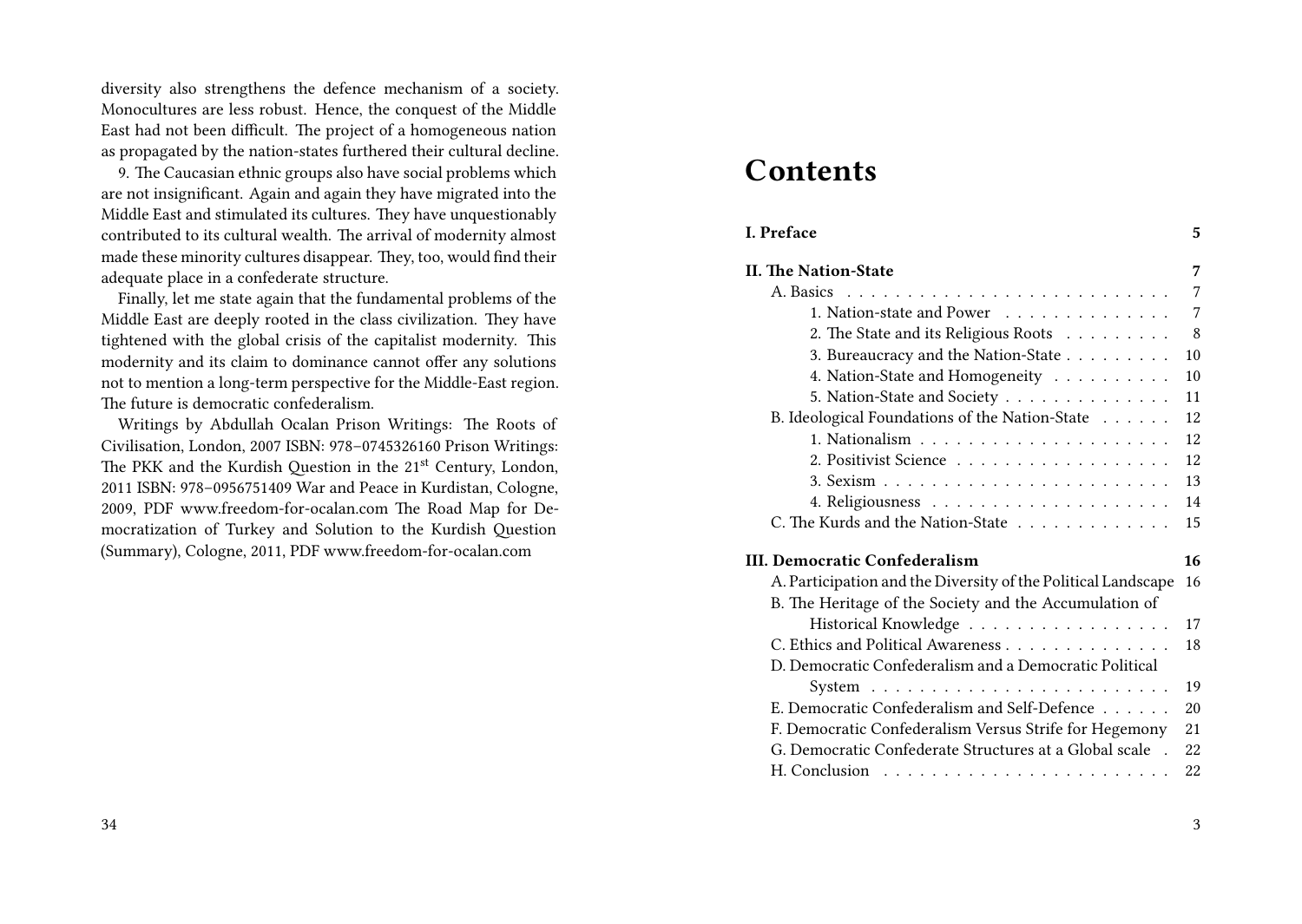| IV. Principles of Democratic Confederalism |  |
|--------------------------------------------|--|
|--------------------------------------------|--|

**V. Problems of the Peoples in the Middle East and Possible Ways to a Solution 26**

The Palestine conflict makes it clear that the nation-state paradigm is not helpful for a solution. There has been much bloodshed; what remains is the difficult legacy of seemingly irresolvable problems. The Israel-Palestine example shows the complete failure of the capitalist modernity and the nation-state.

The Jews belong to the culture bearers of the Middle East. Denial of their right to existence is an attack on the Middle East as such. Their transformation into a democratic nation just as for Armenians and Arameans would make their participation in a democratic confederation of the Middle East easier. The project of an "East-Aegean Democratic Confederation" would be a positive start. Strict and exclusive national and religious identities may evolve into flexible and open identities under this project. Israel may also evolve into a more acceptable open democratic nation. Undoubtedly though its neighbours must also go through such a transformation.

Tensions and armed conflicts in the Middle East make a transformation of the paradigm of modernity seem inevitable. Without it a solution of the difficult social problems and national questions is impossible. Democratic modernity offers an alternative to the system that is unable to resolve problems.

8. The annihilation of Hellenic culture in Anatolia is a loss that cannot be compensated. The ethnic cleansing arranged by the Turkish and Greek nation-states in the first quarter of the last century has left its mark. No state has the right to drive people from their ancestral cultural region. Nevertheless, the nationstates showed their inhuman approach towards such issues again and again. The attacks on the Hellenic, Jewish, Aramean and Armenian cultures were stepped up while Islam spread throughout the Middle East. This, in turn, contributed to the decline of the Middle-Eastern Civilization. The Islamic culture has never been able to fill the emerging void. In the 19<sup>th</sup> century when the capitalist modernity advanced into the Middle East it found a cultural desert created by self-inflicted cultural erosion. Cultural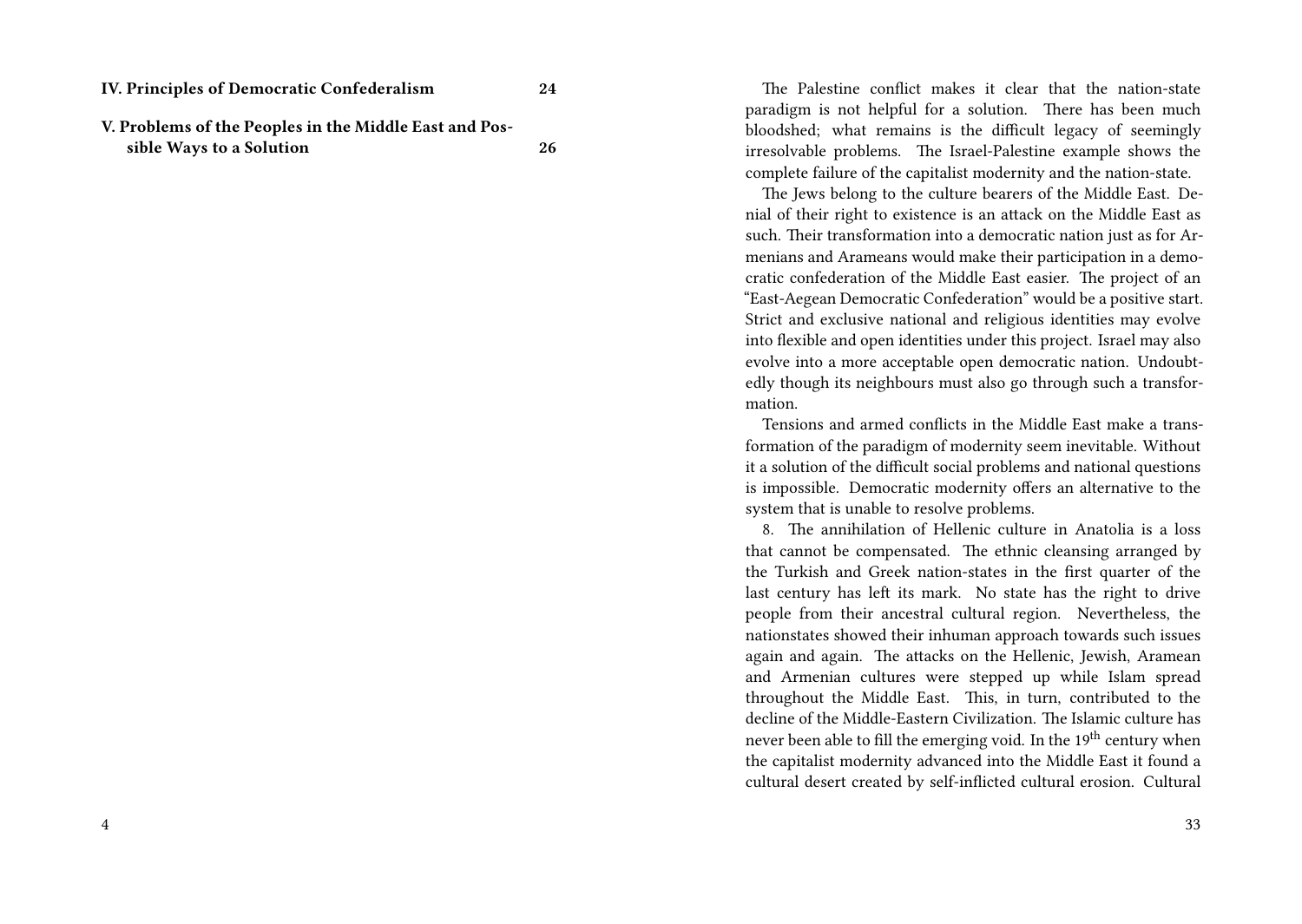people in the Middle East. They shared a settlement area with the Kurds but also with other people. Like the Armenians they suffered from repression by the Muslim majority paving the way for European-style nationalism among the Aramean bourgeoisie. Eventually the Arameans too fell victims to genocide at the hands of the Turks under the leadership of the fascist Committee of Unity and Progress. The collaborationist Kurds lent a helping hand in this genocide. The question of Aramean national society has its roots in the civilization but has also developed further with Christianity and ideologies of modernity. For a solution there is a need for a radical transformation of the Arameans. Their real salvation may be to break away from the mentality of classical civilization and capitalist modernity and instead embrace democratic civilization and renew their rich cultural memory as an element of democratic modernity in order to re-construct themselves as the "Aramean Democratic Nation".

7. The history of the Jewish people also gives expression to the overall problematic cultural history of the Middle East. The search for the backdrop of expulsion, pogroms and genocide amounts to balancing the accounts of the civilizations. The Jew-ish community has taken up the influences of the old Sumerian and Egyptian cultures as well as those of regional tribal cultures. It has contributed a lot to the culture of the Middle East. Like the Arameans they fell victims to extreme developments of modernity. Against this background, intellectuals of Jewish descent developed a complex point of view towards these issues. However, this is by far not enough. For a solution of the problems as they exist today a renewed appropriation of the history of the Middle East is needed on a democratic basis. The Israeli nationstate is at war since its foundation. The slogan is: an eye for an eye. Fire cannot be fought by fire, though. Even if Israel enjoys relative security thanks to its international support, this is not a sustainable solution. Nothing will be permanently safe as long as the capitalist modernity has not been overcome.

## **I. Preface**

For more than thirty years the Kurdistan Workers' Party (PKK) has been struggling for the legitimate rights of the Kurdish people. Our struggle, our fight for liberation turned the Kurdish question into an international issue which affected the entire Middle East and brought a solution of the Kurdish question within reach. When the PKK was formed in the 1970s the international ideological and political climate was characterized by the bipolar world of the Cold War and the conflict between the socialist and the capitalist camps. The PKK was inspired at that time by the rise of decolonialization movements all over the world. In this context we tried to find our own way in agreement with the particular situation in our homeland. The PKK never regarded the Kurdish question as a mere problem of ethnicity or nationhood. Rather, we believed, it was the project of liberating the society and democratizing it. These aims increasingly determined our actions since the 1990s. We also recognized a causal link between the Kurdish question and the global domination of the modern capitalist system. Without questioning and challenging this link a solution would not be possible. Otherwise we would only become involved in new dependencies. So far, with a view to issues of ethnicity and nationhood like the Kurdish question, which have their roots deep in history and at the foundations of society, there seemed to be only one viable. solution: the creation of a nation-state, which was the paradigm of the capitalist modernity at that time. We did not believe, however, that any ready-made political blueprints would be able to sustainably improve the situation of the people in the Middle East. Had it not been nationalism and nation-states which had created so many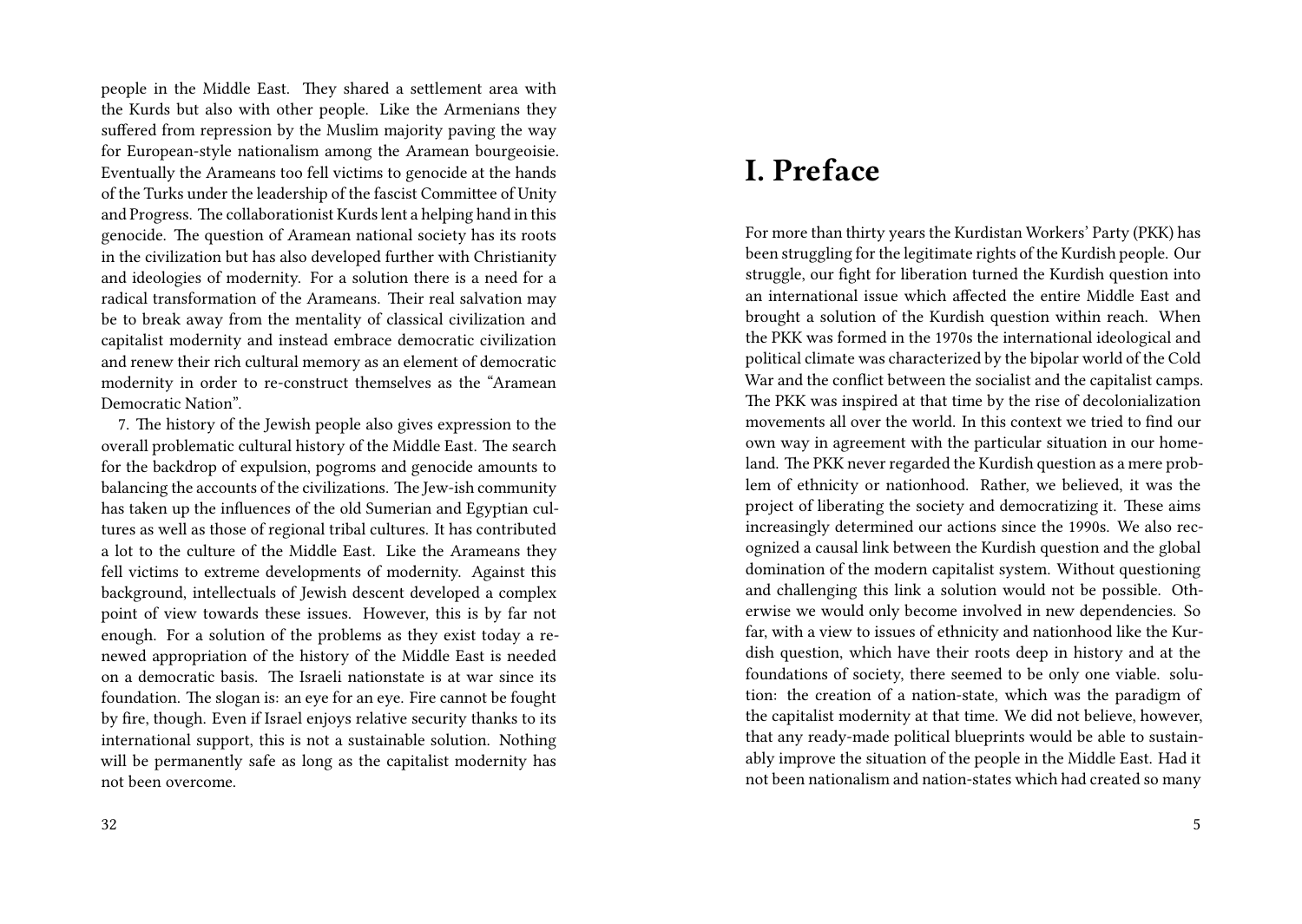problems in the Middle East? Let us therefore take a closer look at the historical background of this paradigm and see whether we can map a solution that avoids the trap of nationalism and fits the situation of the Middle East better.

They shared much of their settlement area with the Kurds. While the Kurds live primarily on agriculture and animal husbandry the Armenians engaged in arts and crafts. Just like the Kurds, the Armenians cultivated a tradition of self-defence. Apart from some short episodes the Armenians never successfully founded a state. They rely on Christian culture which gives them their identity and their faith in salvation. Because of their religion they often suffered repression at the hands of the Muslim majority. Hence, the emerging nationalism bore fruit with the Armenian bourgeoisie. Soon there were differences with the Turkish nationalists eventually ending in the genocide of the Armenians by the Turks.

Apart from the Jews the Armenians are the second-largest people which live primarily in the Diaspora. The foundation of an Armenian state in the west of Azerbaijan, however, did not solve the Armenian national question. The consequences of the genocide can hardly be put into words. The search for the lost country defines their national psyche and is at the heart of the Armenian question. The issue is aggravated by the fact that these areas have been settled by other people since then. Any concepts based on a nation-state cannot offer a solution. There is neither a homogenous population structure there nor any clear borders as is required by the capitalist modernity. The thinking of their opponents may be fascist; however, it is not enough to only bring the genocide to one's mind. Confederate structures could be an alternative for the Armenians. The foundation of a democratic Armenian nation in line with the paradigm of the democratic modernity promises the Armenians an opportunity to reinvent themselves. It could enable them to return to their place in the cultural plurality of the Middle East. In the event that they renew themselves under the Armenian democratic nation not only shall they continue to play their historical role within the Middle East culture but they shall also find the right path to liberation.

6. In modern times the Christian Arameans (Assyrians) also suffered the fate of the Armenians. They too are one of the oldest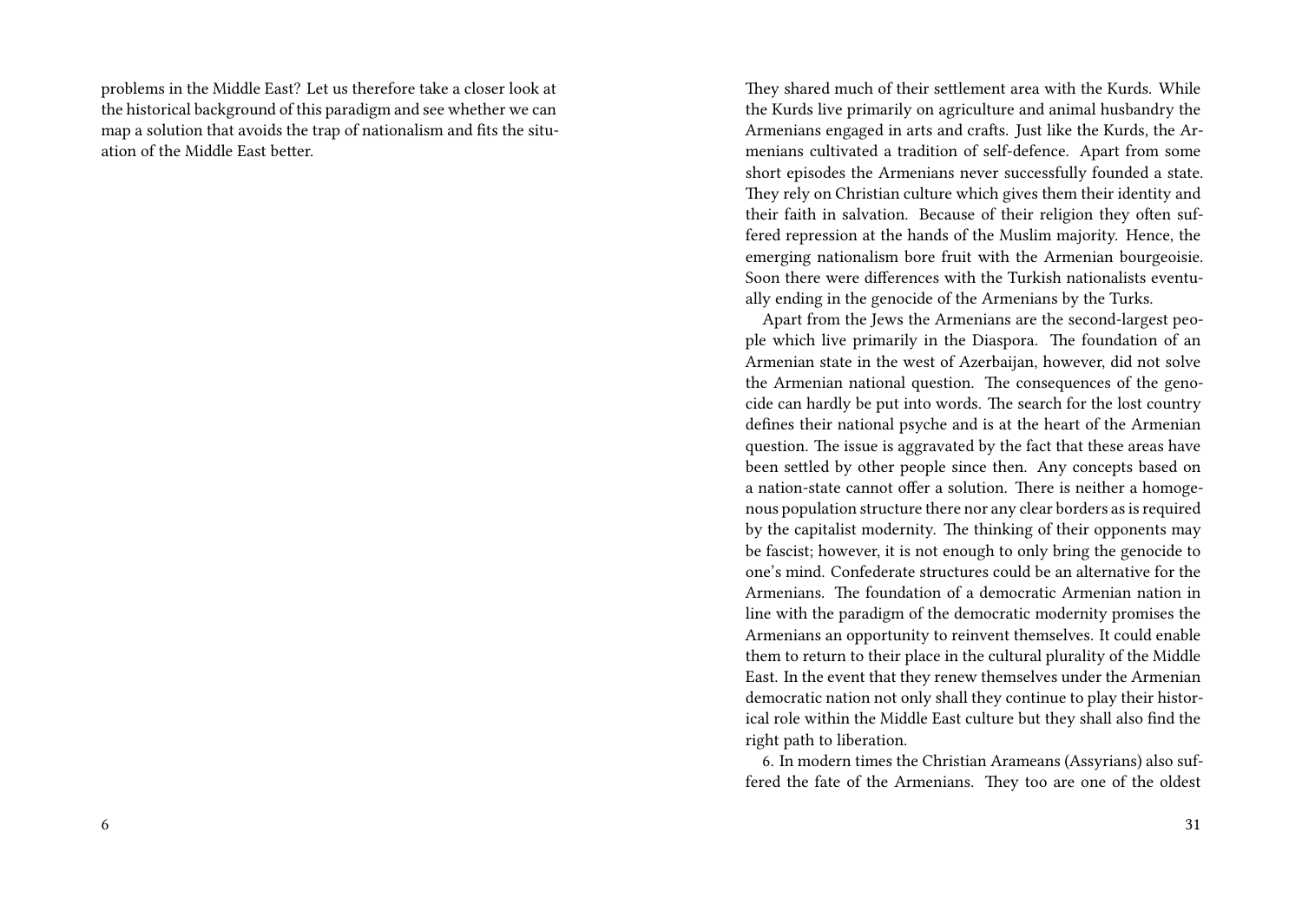ratization of their society would be synonymous with the freedom of the whole region and its societies.

4. The reasons for today's problems of the Persian or Iranian nation can be found in the interventions of historical civilizations and the capitalist modernity. Although their original identity was a result of Zoroastrian and Mithraic tradition these have been annulled by a derivative of Islam. Manichaeism that emerged as the synthesis of Judaism, Christianity and Mohammedanism with Greek philosophy was not able to prevail against the ideology of the official civilization. Indeed, it went no further then to nurture the tradition of rebellion. It has hence converted the Islamic tradition into Shi'ah denomination and adopted it to be its latest civilizational ideology. Presently there are efforts made to modernize itself by passing the elements of capitalist modernity through its Shi'ah filter.

The Iranian society is multi-ethnic and multi-religious and blessed with a rich culture. All national and religious identities of the Middle East can be found there. This diversity is in strong contrast to the hegemonic claim of the theocracy, which cultivates a subtle religious nationalism and the ruling class does not shrink back from anti-modernist propaganda whenever it serves their interests. Revolutionary and democratic tendencies have been integrated by the traditional civilization. A despotic regime skilfully governs the country. The negative effects of American and European sanctions are not negligible here.

Despite strong centralist efforts in Iran, from the grass-roots already some kind of federalism exists. When elements of democratic civilisation and federalist elements including Azeris, Kurds, Baluchis, Arabs, and Turkmens intersect, the project of a "Democratic Confederation of Iran" can emerge and become attractive. Women's movement and communal traditions will play a special role here

5. The Armenian national question contains one of the greatest tragedies that the progress of the capitalist modernity has brought about in the Middle East. The Armenians are a very old people.

## **II. The Nation-State**

### **A. Basics**

With the sedentarization of people they began to form an idea of the area that they were living in, its extension and its boundaries, which were mostly determined by nature and features of the landscape. Clans and tribes that had settled in a certain area and lived there for a long period of time developed the notions of a common identity and of the homeland. The boundaries between what the tribes saw as their homelands were not yet borders. Commerce, culture or language were not restricted by the boundaries. Territorial borders remained flexible for a long time. Feudal structures prevailed almost everywhere and now and then dynastic monarchies or great multi-ethnic empires rose with continuously changing borders and many different languages and religious communities like the Roman Empire, the Austro-Hungarian Empire, the Ottoman Empire or the British Empire. They survived long periods of time and many political changes because their feudal basis enabled them to distribute power flexibly over a wide range of smaller secondary power centres.

### **1. Nation-state and Power**

With the appearance of the nation-state trade, commerce and finance pushed for political participation and subsequently added their power to the traditional state structures. The development of the nation-state at the beginning of the Industrial Revolution more than two hundred years ago went hand in hand with the unregu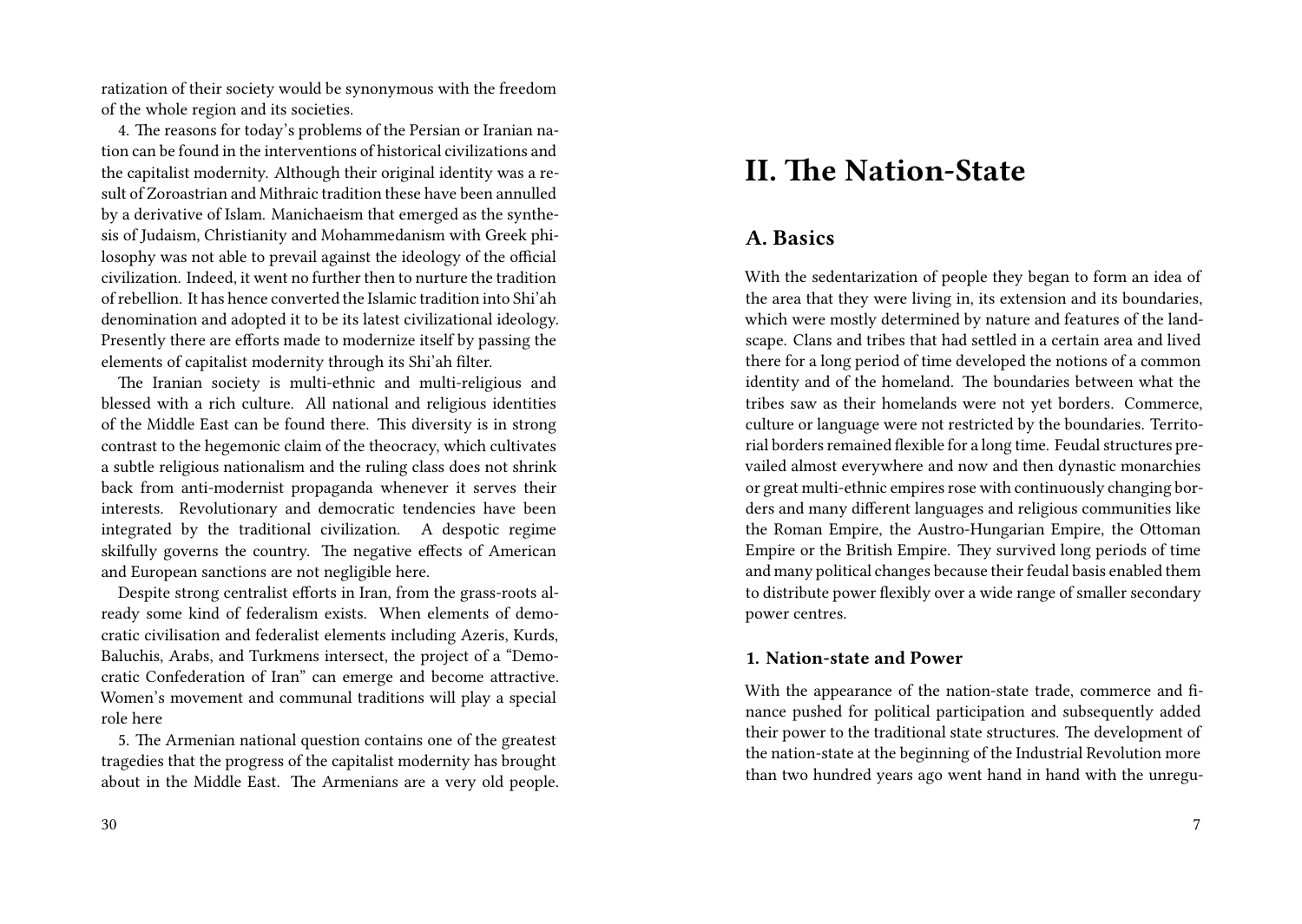lated accumulation of capital on the one hand and the unhindered exploitation of the fast growing population on the other hand. The new bourgeoisie which rose from this revolution wanted to take part in the political decisions and state structures. Capitalism, their new economic system, thus became an inherent component of the new nation-state. The nation-state needed the bourgeoisie and the power of the capital in order to replace the old feudal order and its ideology which rested on tribal structures and inherited rights by a new national ideology which united all tribes and clans under the roof of the nation. In this way, capitalism and nation-state became so closely linked to each other that neither could be imagined to exist without the other. As a consequence of this, exploitation was not only sanctioned by the state but even encouraged and facilitated. But above all the nation-state must be thought as the maximum form of power. None of the other types of state have such a capacity of power. One of the main reasons for this is that the upper part of the middle-class has been linked to the process of monopolization in an ever-more increasing manner. The nationstate itself is the most developed complete monopoly. It is the most developed unity of monopolies such as trade, industrial, finance and power. One should also think of ideological monopoly as an indivisible part of the power monopoly.

### **2. The State and its Religious Roots**

The religious roots of the state have already been discussed in detail (A. Ocalan, The Roots of Civilisation, London, 2007). Many contemporary political concepts and notions have their origin in religious or theological concepts or structures. In fact, a closer look reveals that religion and divine imagination brought about the first social identities in history. They formed the ideological glue of many tribes and other pre-state communities and defined their existence as communities.

Not having a state of their own has advantages and disadvantages. The excrescences of state-based civilizations have only been taken in to a limited extent. This can be a benefit in the realization of alternative social concepts beyond the capitalist modernity. Their settlement area is divided by the national borders of four countries and lies in a geo-strategically important region, thus providing the Kurds a strategic advantage. The Kurds do not have the chance to form a national society through the use of state-power. Although there is a Kurdish political entity today in Iraqi-Kurdistan, it is not a nation-state but rather a parastatal entity.

Kurdistan had also been home to Armenian and Aramaic minorities before these fell victims to genocides. There are also smaller groups of Arabs and Turks. Even today there are many different religions and faiths living side by side there. There also rudiments of a clan and tribal culture while there is almost no presence of urban culture there.

All these properties are a blessing for new democratic political formations. Communal cooperatives in farming but also in the water economy and the energy sector offer themselves as ideal ways of production. The situation is also favourable for the development of an ethical political society. Even the patriarchal ideology is less deeply rooted here than in the neighbouring societies. This is beneficial for the establishment of a democratic society where women's freedom and equality are to form one of the main pillars. It also offers the conditions for the creation of a democratic environment-friendly nation in line with the paradigm of the democratic modernity. The construction of a democratic nation based on multi-national identities is the ideal solution when faced with the dead-end street nation-state. The emerging entity could become a blueprint for the entire Middle East and expand dynamically into neighbouring countries. Convincing the neighbouring nations of this model shall change the fate of the Middle East and shall reinforce the chance of democratic modernity to create an alternative. In this sense, therefore, the freedom of the Kurds and the democ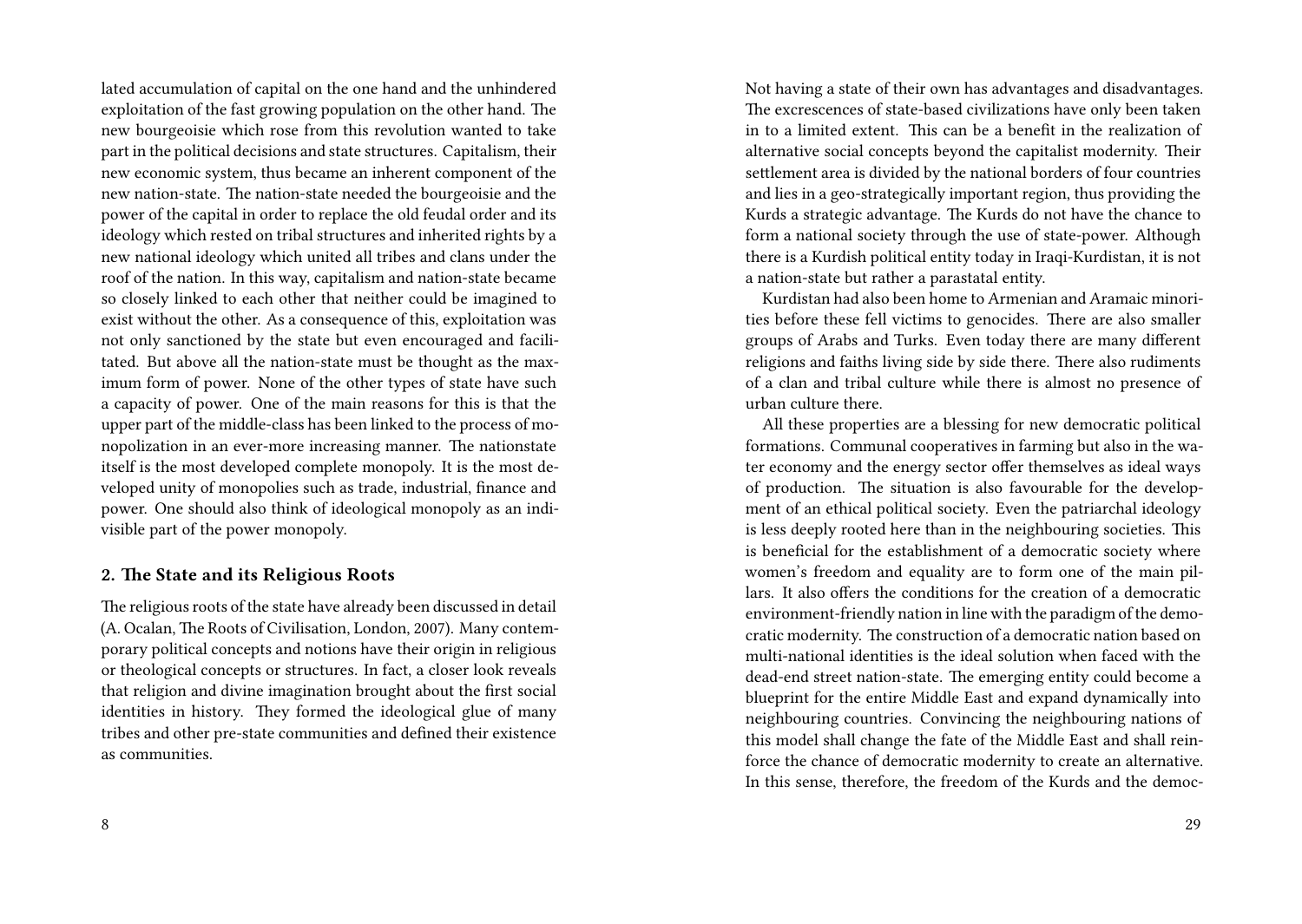form a stratum whose interests are compatible with democracy and communalism. The national problems are quite complex. The power strive of the nation-state, distinct nationalism and a sexist patriarchal society prevail and create a very conservative society. The family is regarded as the smallest cell of the state. Both individuals and institutions have taken in these aspects. Turkish and Turkmen communities struggle for power. Other ethnic groups are subjected to a distinct policy of subjugation. The centralist power structures of the Turkish nation-state and the rigid official ideology have prevented a solution to the Kurdish question until today. The society is made to believe that there is no alternative to the state. There is no balance between the individual and the state. Obedience is regarded as the greatest virtue

In contrast to this, the theory of the democratic modernity offers an adequate approach to all national communities in Turkey to solve their national problems. Community based project of a democratic Turkish confederation would both strengthen its internal unity and and create the conditions for a peaceful coexistence with the neighbours that it lives with. Borders have lost its former meaning when it comes to social unity. In spite of geographic boundaries today's modern communication tools allow for a virtual unity between individuals and communities wherever they are. A democratic confederation of the Turkish national communities could be a contribution to world peace and the system of democratic modernity.

3. The Kurdish national society is very complex. Worldwide, the Kurds are the biggest nation without a state of their own. They have been settling in their present settlement areas since the Neolithic. Agriculture and stock breeding as well as their readiness to defend themselves using the geographic advantages of their mountainous homeland helped the Kurds to survive as a native people. The Kurdish national question rises from the fact that they have been denied their right to nationhood. Others tried to assimilate them, annihilate them, and in the end flatly denied their existence.

Later, after state structures had already developed, the traditional links between state, power and society began to weaken. The sacred and divine ideas and practices which had been present at the origin of the community increasingly lost their meaning for the common identity and were, instead, transferred onto power structures like monarchs or dictators. The state and its power were derived from divine will and law and its ruler became king by the grace of God. They represented divine power on earth.

Today, most modern states call themselves secular, claiming that the old bonds between religion and state have been severed and that religion is no longer a part of the state. This is arguably only half the truth. Even if religious institutions or representatives of the clergy do no longer participate in political and social decisionmaking they still do influence these decisions to an extent just as they are influenced themselves by political or social ideas and developments. Therefore, secularism, or laicism as it is called in Turkey, still contains religious elements. The separation of state and religion is the result of a political decision. It did not come naturally. This is why even today power and state seem to be something given, god-given we might even say. Notions like secular state or secular power remain ambiguous. The nation-state has also allocated a number of attributes which serve to replace older religiously rooted attributes like: nation, fatherland, national flag, national anthem, and many others. Particularly notions like the unity of state and nation serve to transcend the material political structures and are, as such, reminiscent of the pre-state unity with God. They have been put in the place of the divine

When in former times a tribe subjugated another tribe its members had to worship the gods of the victors. We may arguably call this process a process of colonization, even assimilation. The nation-state is a centralized state with quasi-divine attributes that has completely disarmed the society and monopolizes the use of force.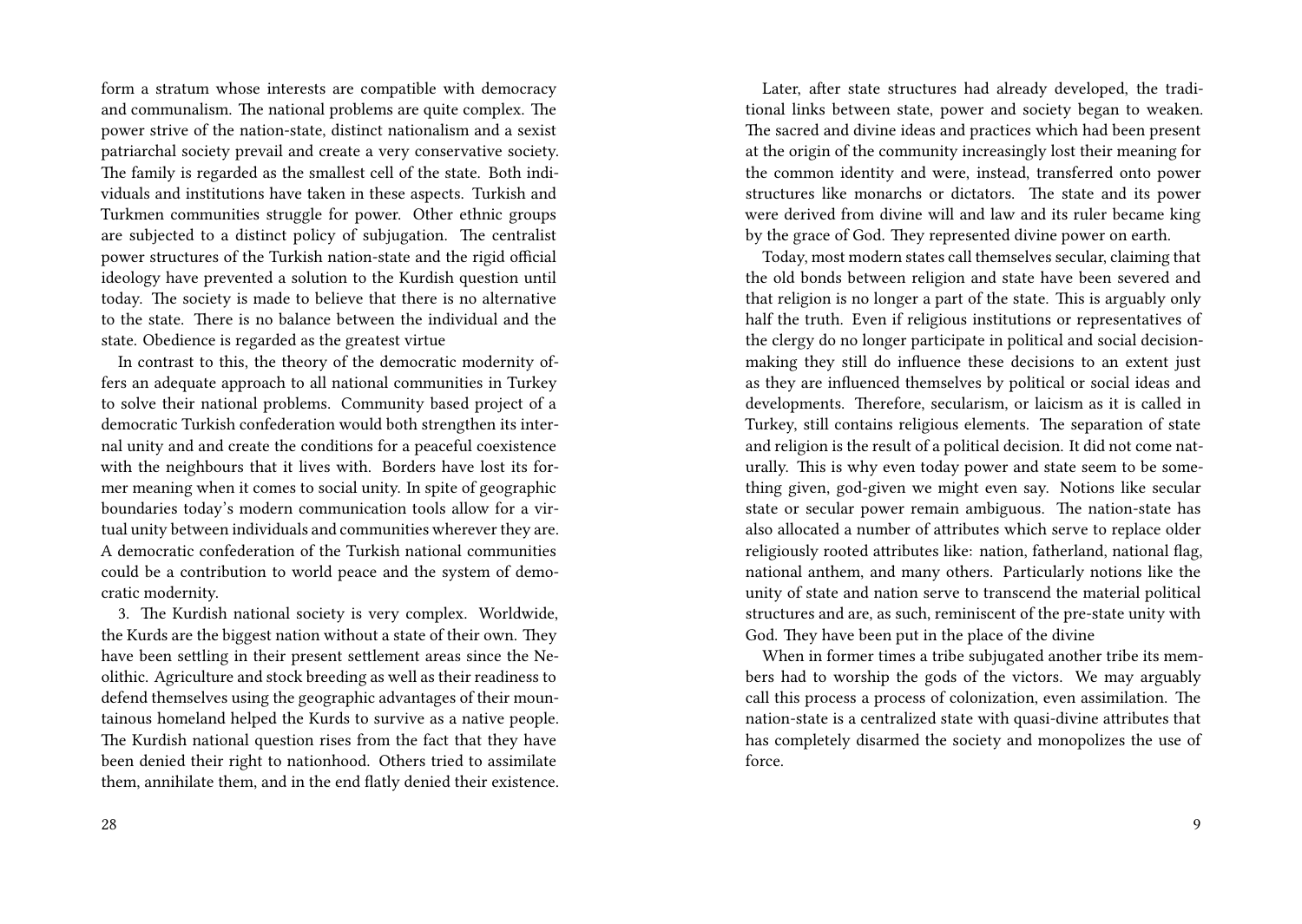### **3. Bureaucracy and the Nation-State**

Since the nation-state transcends its material basis, the citizens, it assumes an existence beyond its political institutions. It needs additional institutions of its own to protect its ideological basis as well as legal, economic and religious structures. The resulting everexpanding civil and military bureaucracy is expensive and serves only the preservation of the transcendent state itself, which in turn elevates the bureaucracy above the people. During the European modernity the state had all means at its disposal to expand its bureaucracy into all strata of the society. There it grew like cancer infecting all lifelines of the society. Bureaucracy and nation-state cannot exist without each other. If the nation-state is the backbone of the capitalist modernity it certainly is the cage of the natural society. Its bureaucracy secures the smooth functioning of the system, secures the basis of the production of goods, and secures the profits for the relevant economic actors in both the real-socialist and the business-friendly nation-state. The nation-state domesticates the society in the name of capitalism and alienates the community from its natural foundations. Any analysis meant to localize and solve social problems needs to take a close look at these links

### **4. Nation-State and Homogeneity**

The nation-state in its original form aimed at the monopolization of all social processes. Diversity and plurality had to be fought, an approach that led into assimilation and genocide. It does not only exploit the ideas and the labour potential of the society and colonize the heads of the people in the name of capitalism. It also assimilates all kinds of spiritual and intellectual ideas and cultures in order to preserve its own existence. It aims at creating a single national culture, a single national identity, and a single unified religious community. Thus it also enforces a homogeneous citizenship. The notion of citizen has been created as a result of the

In this context we can speak of four majority nations: Arabs, Persians, Turks, and Kurds. I do not wish to divide nations into majority or minority as I do not find this to be appropriate. But due to demographic considerations I shall speak of majority nations. In the same context we may also use the term minority nations.

1. There are more than twenty Arab nation-states which divide the Arab community and damage their societies by wars. This is one of the main factors responsible for the alienation of cultural values and the apparent hopelessness of the Arab national question. These nation-states have not even been able to form a cross-national economic community. They are the main reason of the problematic situation of the Arab nation. A religiously motivated tribal nationalism together with a sexist patriarchal society pervades all areas of the society resulting in distinct conservatism and slavish obedience. Nobody believes that the Arabs will be able to find an Arab national solution to their internal and crossnational problems. However, democratization and a communalist approach might provide such a solution. Their weakness towards Israel, which the Arab nation-states regard as a competitor, is not only the result of international support by the hegemonic powers. Rather, it is the result of a strong internal democratic and communal institutions within Israel. Over the last century, the society of the Arab nation has been weakened by radical nationalism and Islamism. Yet, if they are able to unite communal socialism which they are not a stranger to with that of the understanding of a democratic nation then they may be able to find themselves a secure, long-term solution.

2. The Turks and Turkmens form another influential nation. They share a similar understandings of power and ideology with the Arabs. They are strict nation-statists and have a profound religious and racial nationalism engraved in them. From a sociological point of view, the Turks and Turkmens are quite different. The relations between Turkmen and Turkish aristocracy resemble the tensed relations between Bedouins and Arab aristocracy. They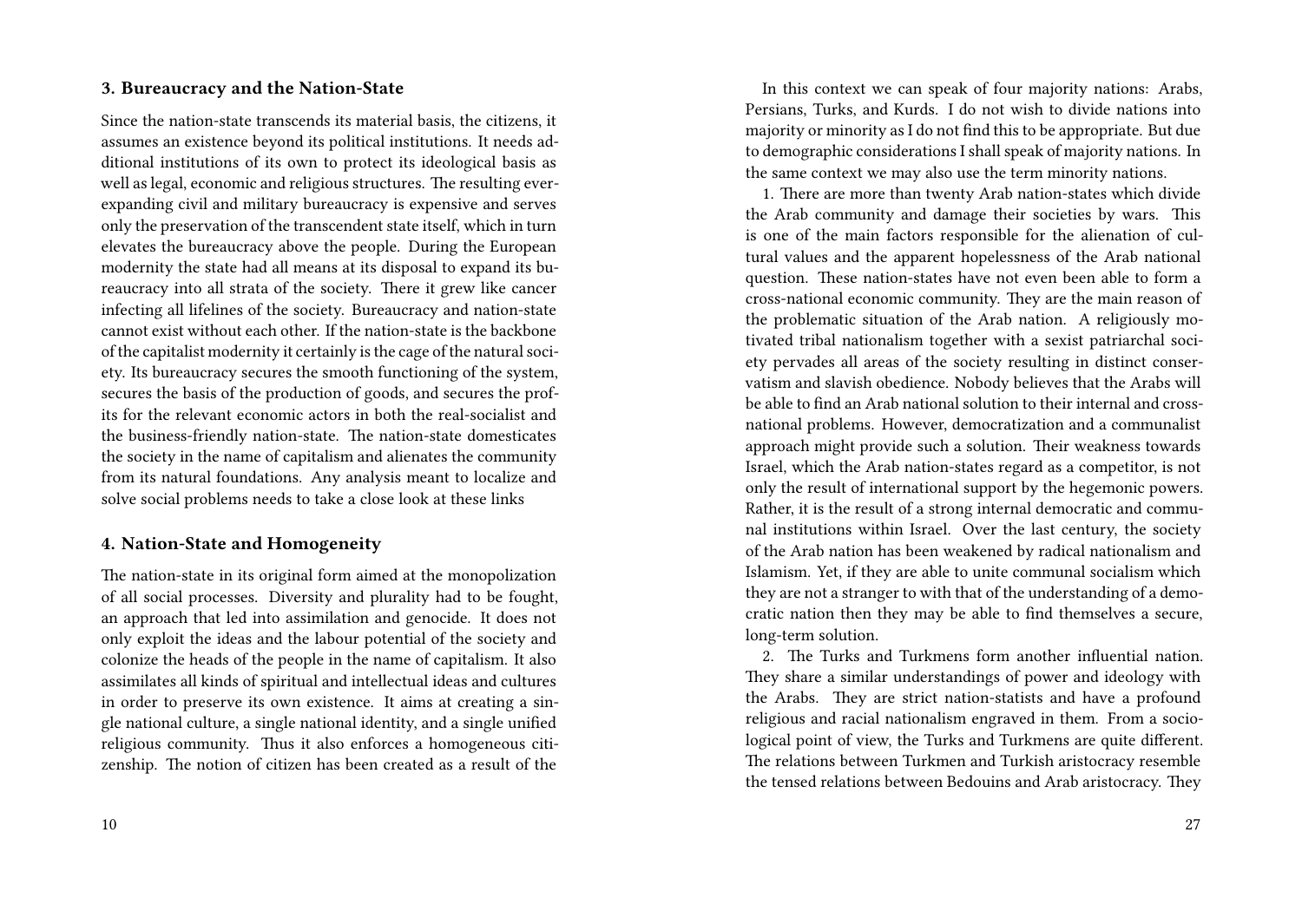# **V. Problems of the Peoples in the Middle East and Possible Ways to a Solution**

The national question is not a phantasm of the capitalist modernity. Nevertheless it was the capitalist modernity which imposed the national question on the society. The nation replaced the religious community. However, the transition to a national society needs the overcoming of the capitalist modernity if the nation is not to remain the disguise of repressive monopolies.

As negative as is the over-emphasis of the national category in the Middle East as severe would be the consequences of neglecting the collective national aspect. Hence the method in handling the issue should not be ideological but scientific and not nationstatist but based on the concept of democratic nation and democratic communalism. The contents of such an approach are the fundamental elements of democratic modernity.

Over the past two centuries nationalism and tendency for nationstates have been fuelled in the societies of the Middle East. The national issues have not been solved but rather have been aggravated in all areas of the society. Instead of cultivating productive competition the capital enforces internal and external wars in the name of the nation-state.

The theory of communalism would be an alternative to capitalism. In the framework of democratic nations which do not strive for power monopolies it may lead to peace in a region which has only been the field of gory wars and genocides.

quest for such a homogeneity. The citizenship of modernity defines nothing but the transition made from private slavery to state slavery. Capitalism can not attain profit in the absence of such modern slave armies. The homogenic national society is the most artificial society to have ever been created and is the result of the "social engineering project". These goals are generally accomplished by the use of force or by financial incentives and have often resulted in the physical annihilation of minorities, cultures, or languages or in forced assimilation. The history of the last two centuries is full of examples illustrating the violent attempts at creating a nation that corresponds to the imaginary reality of a true nation-state.

### **5. Nation-State and Society**

It is often said that the nation-state is concerned with the fate of the common people. This is not true. Rather, it is the national governor of the worldwide capitalist system, a vassal of the capitalist modernity which is more deeply entangled in the dominant structures of the capital than we usually tend to assume: It is a colony of the capital. Regardless how nationalist the nationstate may present itself, it serves to the same extent the capitalist processes of exploitation. There is no other explanation for the horrible redistribution wars of the capitalist modernity. Thus the nation-state is not with the common people – it is an enemy of the peoples. Relations between other nation-states and international monopolies are coordinated by the diplomats of the nation-state. Without the recognition by other nation-states none of them could survive. The reason can be found in the logic of the worldwide capitalist system. Nation-states which leave the phalanx of the capitalist system will be overtaken by the same fate that the Saddam regime in Iraq experienced or it will be brought to its knees by means of economic embargoes. Let us now derive some characteristics of the nation-state from the example of the Republic of Turkey.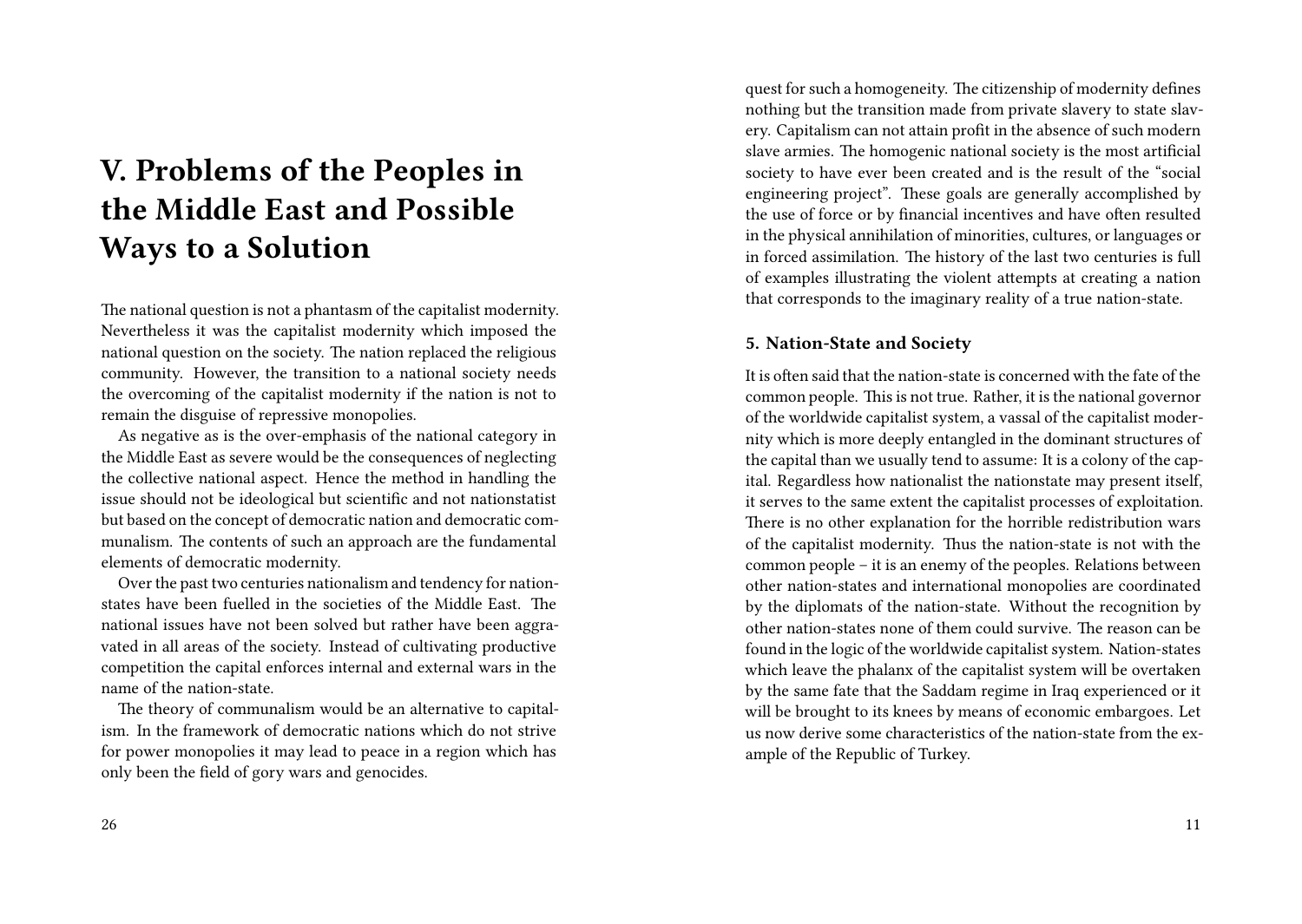## **B. Ideological Foundations of the Nation-State**

In the past the history of states was often equated with the history of their rulers, which lent them almost divine qualities. This practice changed with the rise of the nation-state. Now the entire state was idealized and elevated to a divine level.

### **1. Nationalism**

Assuming that we would compare the nation-state to a living god then nationalism would be the correspondent religion. In spite of some seemingly positive elements, nation-state and nationalism show metaphysical characteristics. In this context, capitalist profit and the accumulation of capital appear as categories shrouded in mystery. There is a network of contradictory relations behind these terms that is based on force and exploitation. Their hegemonic strive for power serves the maximization of profits. In this sense, nationalism appears as a quasi-religious justification. Its true mission, however, is its service to the virtually divine nation-state and its ideological vision which pervades all areas of the society. Arts, science, and social awareness: none of them is independent. A true intellectual enlightenment therefore needs a fundamental analysis of these elements of modernity.

### **2. Positivist Science**

The paradigm of a positivist or descriptive science forms another ideological pillar of the nation-state. It fuels nationalist ideology but also laicism which has taken the form of a new religion. On the other hand it is one of the ideological foundations of modernity and its dogmata have influenced the social sciences sustainably. Positivism can be circumscribed as a philosophical approach that is strictly confined to the appearance of things, which it equates

the peoples by the advancement of democracy in all parts of Kurdistan without questioning the existing political borders. Its goal is not the foundation of a Kurdish nationstate. The movement intends to establish federal structures in Iran, Turkey, Syria, and Iraq that are open for all Kurds and at the same time form an umbrella confederation for all four parts of Kurdistan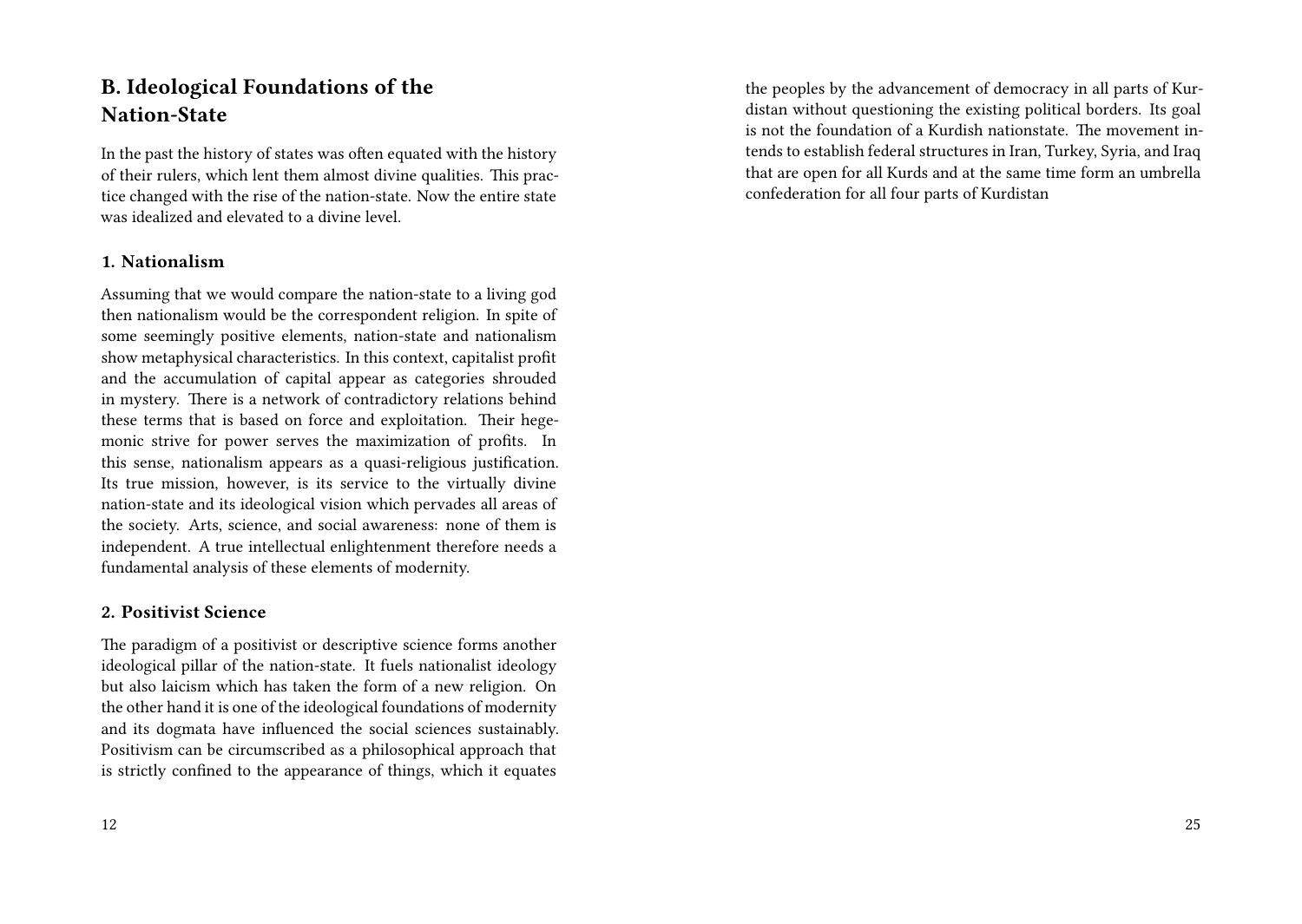# **IV. Principles of Democratic Confederalism**

1. The right of self-determination of the peoples includes the right to a state of their own. However, the foundation of a state does not increase the freedom of a people. The system of the United Nations that is based on nation-states has remained inefficient. Meanwhile, nation-states have become serious obstacles for any social development. Democratic confederalism is the contrasting paradigm of the oppressed people.

2. Democratic confederalism is a non-state social paradigm. It is not controlled by a state. At the same time, democratic confederalism is the cultural organizational blueprint of a democratic nation.

3. Democratic confederalism is based on grass-roots participation. Its decision-making processes lie with the communities. Higher levels only serve the coordination and implementation of the will of the communities that send their delegates to the general assemblies. For limited space of time they are both mouthpiece and executive institutions. However, the basic power of decision rests with the local grass-roots institutions.

4. In the Middle East, democracy cannot be imposed by the capitalist system and its imperial powers which only damage democracy. The propagation of grass-roots democracy is elementary. It is the only approach that can cope with diverse ethnical groups, religions, and class differences. It also goes together well with the traditional confederate structure of the society

5. Democratic confederalism in Kurdistan is an anti-nationalist movement as well. It aims at realizing the right of self-defence of with reality itself. Since in positivism appearance is reality, nothing that has no appearance can be part of reality. We know from quantum physics, astronomy, some fields of biology and even the gist of thought itself that reality occurs in worlds that are beyond observable events. The truth, in the relationship between the observed and the observer, has mystified itself to the extent that it no longer fits any physical scale or definition. Positivism denies this and thus, to an extent, resembles the idol worshipping of ancient times, where the idol constitutes the image of reality.

#### **3. Sexism**

Another ideological pillar of the nation-state is the sexism that pervades the entire society. Many civilized systems have employed sexism in order to preserve their own power. They enforced women's exploitation and used them as a valuable reservoir of cheap labour. Women are also regarded as a valuable resource in so far as they produce offspring and provide the reproduction of men. Thus, woman is both a sexual object and a commodity. She is a tool for the preservation of male power and can at best advance to become an accessory of the patriarchal male society. On the one hand, the sexism of the society of the nation-state strengthens the power of the men; on the other hand the nationstate turns its society into a colony by the exploitation of women. In this respect women can also be regarded as an exploited nation. In the course of the history of civilization the patriarchy consolidated the traditional framework of hierarchies, which in the nation-state is fuelled by sexism. Socially rooted sexism is just like nationalism an ideological product of the nation-state and of power. Socially rooted sexism is not less dangerous than capitalism. The patriarchy, however, tries to hide these facts at any rate. This is understandable with a view to the fact that all power relations and state ideologies are fuelled by sexist concepts and behaviour. Without the repression of the women the repression of the entire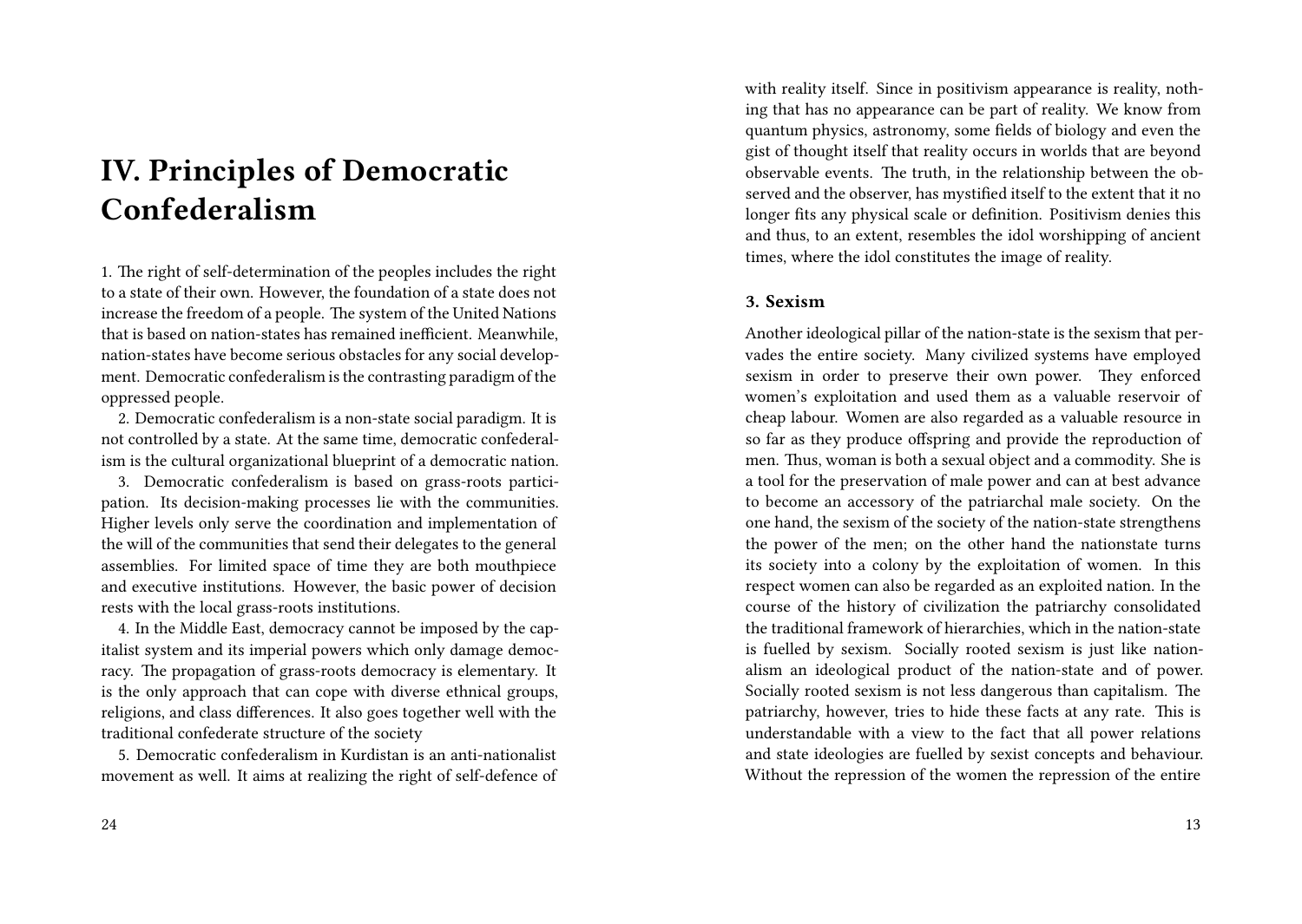society is not conceivable. The sexism within the nation-state society while on the one hand gives the male the maximum power on the other hand turns the society through the woman into the worst colony of all. Hence woman is the historical-society's colony nation which has reached its worst position within the nation-state. All the power and state ideologies stem from sexist attitudes and behaviour. Woman's slavery is the most profound and disguised social area where all types of slavery, oppression and colonization are realized. Capitalism and nation-state act in full awareness of this. Without woman's slavery none of the other types of slavery can exist let alone develop. Capitalism and nation-state denote the most institutionalized dominant male. More boldly and openly spoken: capitalism and nation-state are the monopolism of the despotic and exploitative male.

#### **4. Religiousness**

Even if it acts seemingly like a secular state, the nation-state does not shy away from using a mélange of nationalism and religion for its purposes. The reason is simple: religion still plays an important part in some societies or parts of them. In particular Islam is very agile in this respect. However, religion in the age of modernity does no longer play its traditional role. Whether it is a radical of a moderate belief, religion in the nation-state does no longer have a mission in the society. It can only do what it is permitted by the nation-state. Its still existing influence and its functionality, which can be mis-used for the promotion of nationalism, are interesting aspects for the nation-state. In some cases religion even takes on the part of nationalism. The Shi'ah of Iran is one of the most powerful ideological weapons of the Iranian state. In Turkey the Sunni ideology plays a similar but more limited part.

of self-administration. All such interventions would call for the self-defence of the civil society.

Democratic confederalism is not at war with any nation-state but it will not stand idly by at assimilation efforts. Revolutionary overthrow or the foundation of a new state does not create sustainable change. In the long run, freedom and justice can only be accomplished within a democratic-confederate dynamic process.

Neither total rejection nor complete recognition of the state is useful for the democratic efforts of the civil society. The overcoming of the state, particularly the nation-state, is a long-term process.

The state will be overcome when democratic confederalism has proved its problem-solving capacities with a view to social issues. This does not mean, though, that attacks by nation-states have to be accepted. Democratic confederations will sustain self-defence forces at all times. Democratic confederations will not be limited to organize themselves within a single particular territory. They will become cross-border confederations when the societies concerned so desire.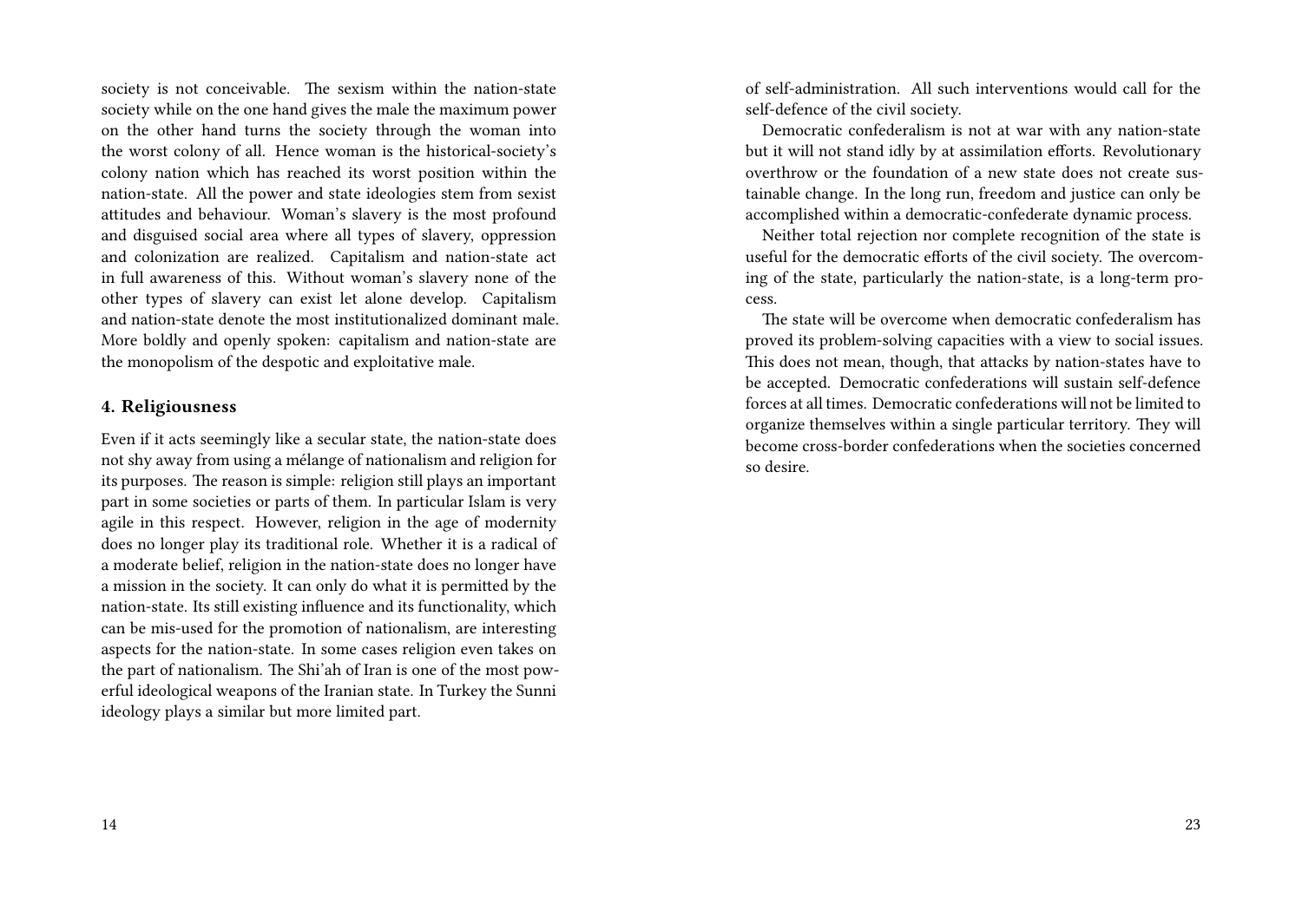Hegemony is a principle that is usually followed by the classic type of civilization. Democratic civilizations reject hegemonic powers and ideologies. Any ways of expression which cut across the boundaries of democratic self-administration would carry self-administration and freedom of expression ad absurdum. The collective handling of matters of the society needs understanding, respect of dissenting opinions and democratic ways of decisionmaking. This is in contrast to the understanding of leadership in the capitalist modernity where arbitrary bureaucratic decisions of nation-state character are diametrically opposed to the democratic-confederate leadership in line with ethic foundations. In democratic confederalism leadership institutions do not need ideological legitimization. Hence, they need not strive for hegemony

## **G. Democratic Confederate Structures at a Global scale**

Although in democratic confederalism the focus is on the local level, organizing confederalism globally is not excluded. Contrariwise, we need to put up a platform of national civil societies in terms of a confederate assembly to oppose the United Nations as an association of nation-states under the leadership of the superpowers. In this way we might get better decisions with a view to peace, ecology, justice and productivity in the world.

### **H. Conclusion**

Democratic confederalism can be described as a kind of selfadministration in contrast to the administration by the nationstate. However, under certain circumstances peaceful coexistence is possible as long as the nation-state does not interfere with central matters

## **C. The Kurds and the Nation-State**

After the preceding short introduction into the nation-state and its ideological basics we will now see why the foundation of a separate Kurdish nation-state does not make sense for the Kurds. Over the last decades the Kurds have not only struggled against repression by the dominant powers and for the recognition of their existence but also for the liberation of their society from the grip of feudalism. Hence it does not make sense to replace the old chains by new ones or even enhance the repression. This is what the foundation of a nation-state would mean in the context of the capitalist modernity. Without opposition against the capitalist modernity there will be no place for the liberation of the peoples. This is why the founding of a Kurdish nation-state is not an option for me. The call for a separate nation-state results from the interests of the ruling class or the interests of the bourgeoisie but does not reflect the interests of the people since another state would only be the creation of additional injustice and would curtail the right to freedom even more. The solution to the Kurdish question, therefore, needs to be found in an approach that weakens the capitalist modernity or pushes it back. There are historical reasons, social peculiarities and actual developments as well as the fact that the settlement area of the Kurds extends over the territories of four different countries which make a democratic solution indispensable. Furthermore, there is also the important fact that the entire Middle East suffers from a democracy deficit. Thanks to the geostrategic situation of the Kurdish settlement area successful Kurdish democratic projects promise to advance the democratization of the Middle East in general. Let us call this democratic project democratic confederalism.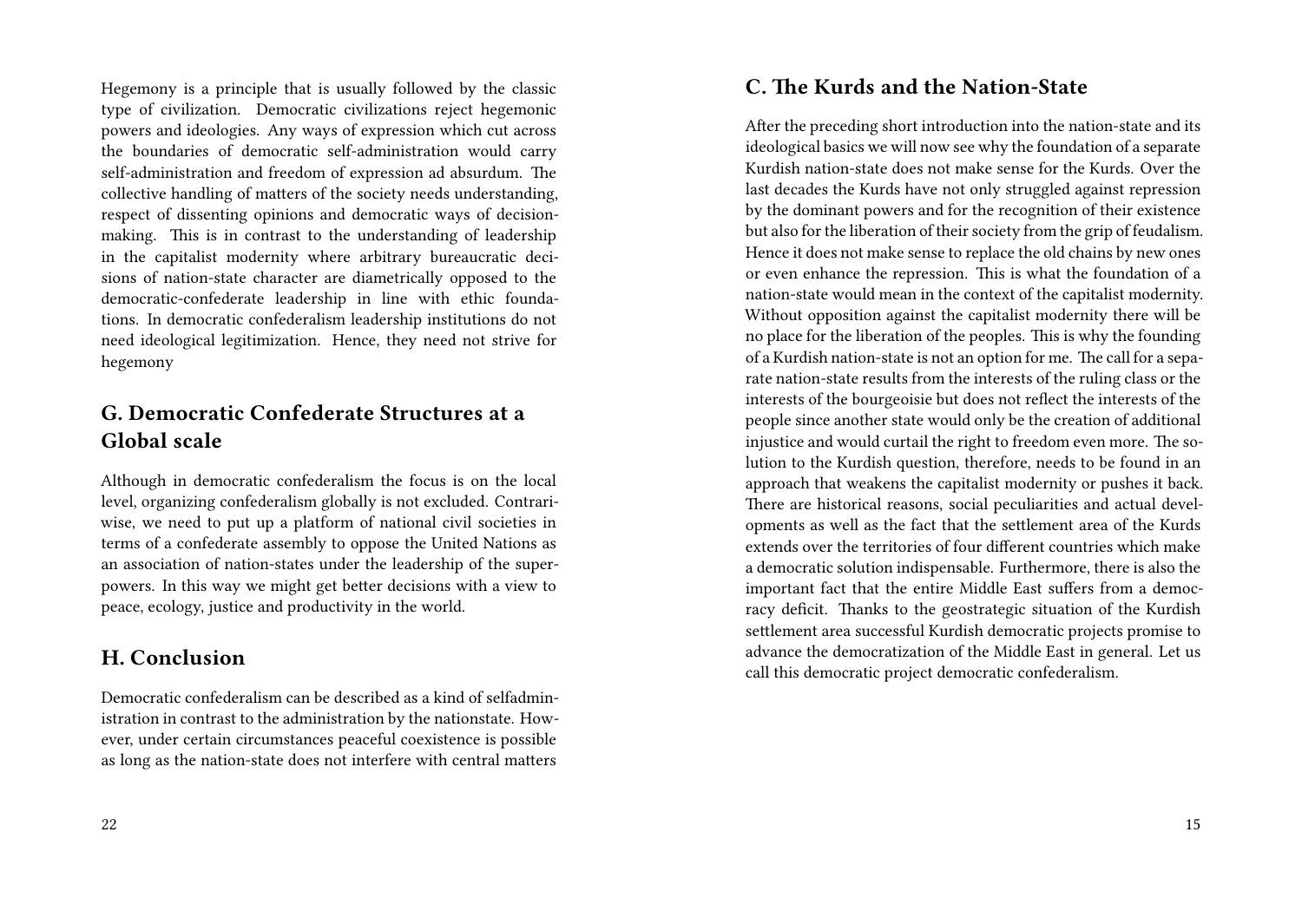# **III. Democratic Confederalism**

This kind of rule or administration can be called a non-state political administration or a democracy without a state. Democratic decision-making processes must not be confused with the processes known from public administration. States only administrate while democracies govern. States are founded on power; democracies are based on collective consensus. Office in the state is determined by decree, even though it may be in part legitimized by elections. Democracies use direct elections. The state uses coercion as a legitimate means. Democracies rest on voluntary participation. Democratic confederalism is open towards other political groups and factions. It is flexible, multi-cultural, anti-monopolistic, and consensus-oriented. Ecology and feminism are central pillars. In the frame of this kind of self-administration an alternative economy will become necessary, which increases the resources of the society instead of exploiting them and thus does justice to the manifold needs of the society

## **A. Participation and the Diversity of the Political Landscape**

The contradictory composition of the society necessitates political groups with both vertical and horizontal formations. Central, regional and local groups need to be balanced in this way. Only they, each for itself, are able to deal with its special concrete situation and develop appropriate solutions for far-reaching social problems. It is a natural right to express one's cultural, ethnic, or

this does not keep them from seeking authoritarian solutions at the highpoint of a crisis caused by the system itself. Fascist exercise of power is the nature of the nation-state. Fascism is the purest form of the nation-state.

This militarization can only be pushed back with the help of self-defence. Societies without any mechanism of self-defence lose their identities, their capability of democratic decision-making, and their political nature. Therefore, the self-defence of a society is not limited to the military dimension alone. It also presupposes the preservation of its identity, its own political awareness, and a process of democratization. Only then can we talk about self-defence.

Against this background democratic confederalism can be called a system of self-defence of the society. Only with the help of confederate networks can there be a basis to oppose the global domination of the monopolies and nation-state militarism. Against the network of monopolies we must build up an equally strong network of social confederacies.

This means in particular that the social paradigm of confederalism does not involve a military monopoly for the armed forces, which do only have the task of ensuring the internal and external security. They are under direct control of the democratic institutions. The society itself must be able to determine their duties. One of their tasks will be the defence of the free will of the society from internal and external interventions. The composition of the military leadership needs to be determined in equal terms and parts by both the political institutions and the confederate groupings.

## **F. Democratic Confederalism Versus Strife for Hegemony**

In democratic confederalism there is no room for any kind of hegemony striving. This is particularly true in the field of ideology.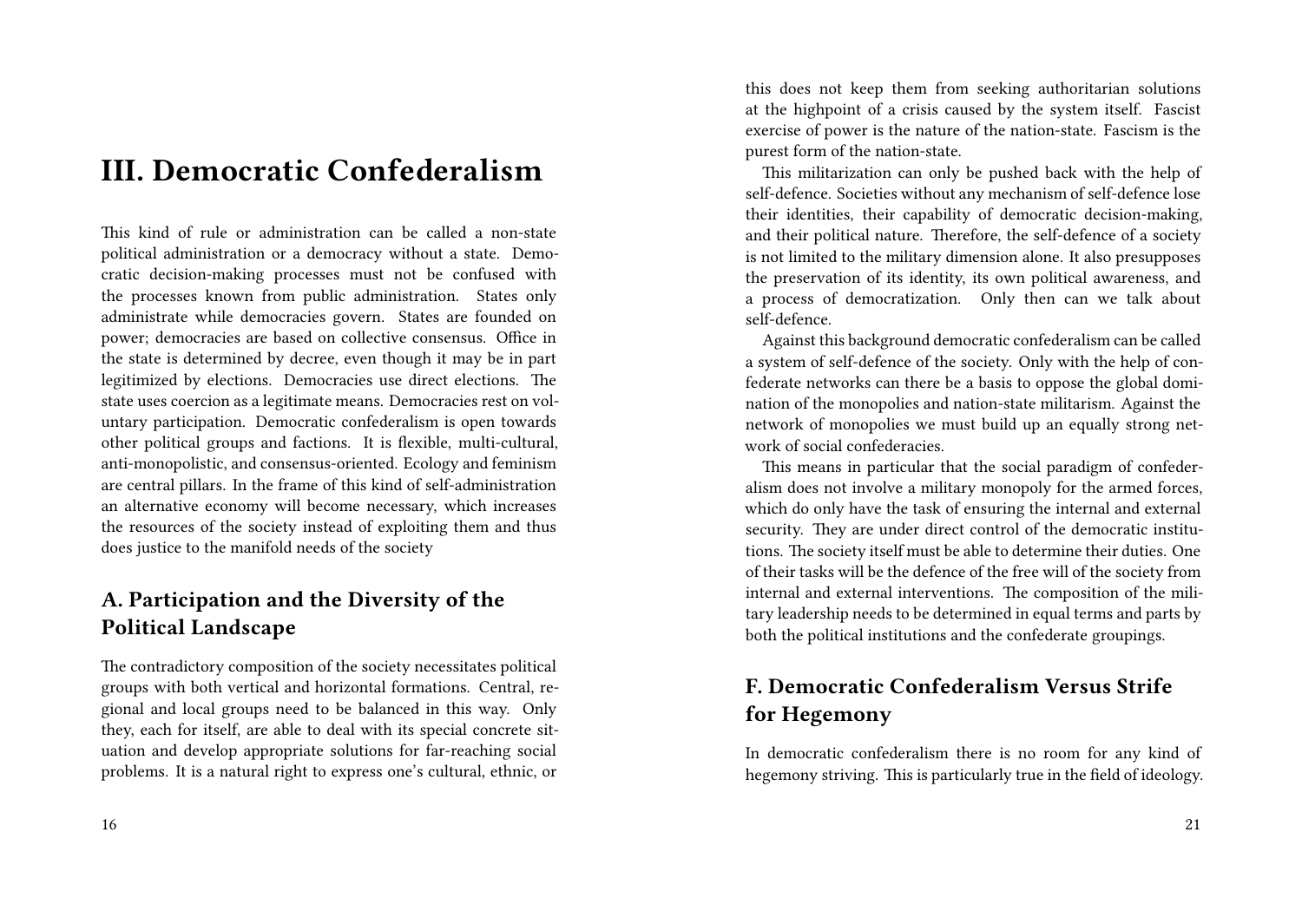and even denies it, democratic confederalism constitutes a continuous democratic process.

The social actors, which are each for itself federative units, are the germ cells of participative democracy. They can combine and associate into new groups and confederations according to the situation. Each of the political units involved in participative democracy is essentially democratic. In this way, what we call democracy then is the application of democratic processes of decision-making from the local level to the global level in the framework of a continuous political process. This process will affect the structure of the social web of the society in contrast to the striving for homogeneity of the nation-state, a construct that can only be realized by force thus bringing about the loss of freedom.

I have already addressed the point that the local level is the level where the decisions are made. However, the thinking leading to these decisions needs to be in line with global issues. We need to become aware of the fact that even villages and urban neighbourhoods require confederate structures. All areas of the society need to be given to self-administration, all levels of it need to be free to participate.

## **E. Democratic Confederalism and Self-Defence**

Essentially, the nation-state is a militarily structured entity. Nation-states are eventually the products of all kinds of internal and external warfare. None of the existing nation-states has come into existence all by itself. Invariably, they have a record of wars. This process is not limited to their founding phase but, rather, it builds on the militarization of the entire society. The civil leadership of the state is only an accessory of the military apparatus. Liberal democracies even outdo this by painting their militaristic structures in democratic and liberal colours. However, national identity with the help of political associations. However, this right needs an ethical and political society. Whether nationstate, republic, or democracy – democratic confederalism is open for compromises concerning state or governmental traditions. It allows for equal coexistence

## **B. The Heritage of the Society and the Accumulation of Historical Knowledge**

Then again, democratic confederalism rests on the historical experience of the society and its collective heritage. It is not an arbitrary modern political system but, rather, accumulates history and experience. It is the offspring of the life of the society. The state continuously orientates itself towards centralism in order to pursue the interests of the power monopolies. Just the opposite is true for confederalism. Not the monopolies but the society is at the centre of political focus. The heterogeneous structure of the society is in contradiction to all forms of centralism. Distinct centralism only results in social eruptions. Within living memory people have always formed loose groups of clans, tribes or other communities with federal qualities. In this way they were able to preserve their internal autonomy. Even the internal government of empires employed diverse methods of self-administration for their different parts, which included religious authorities, tribal councils, kingdoms, and even republics. Hence it is important to understand, that even centralist seeming empires follow a confederate organizational structure. The centralist model is not an administrative model wanted by the society. Instead, it has its source in the preservation of power of the monopolies.